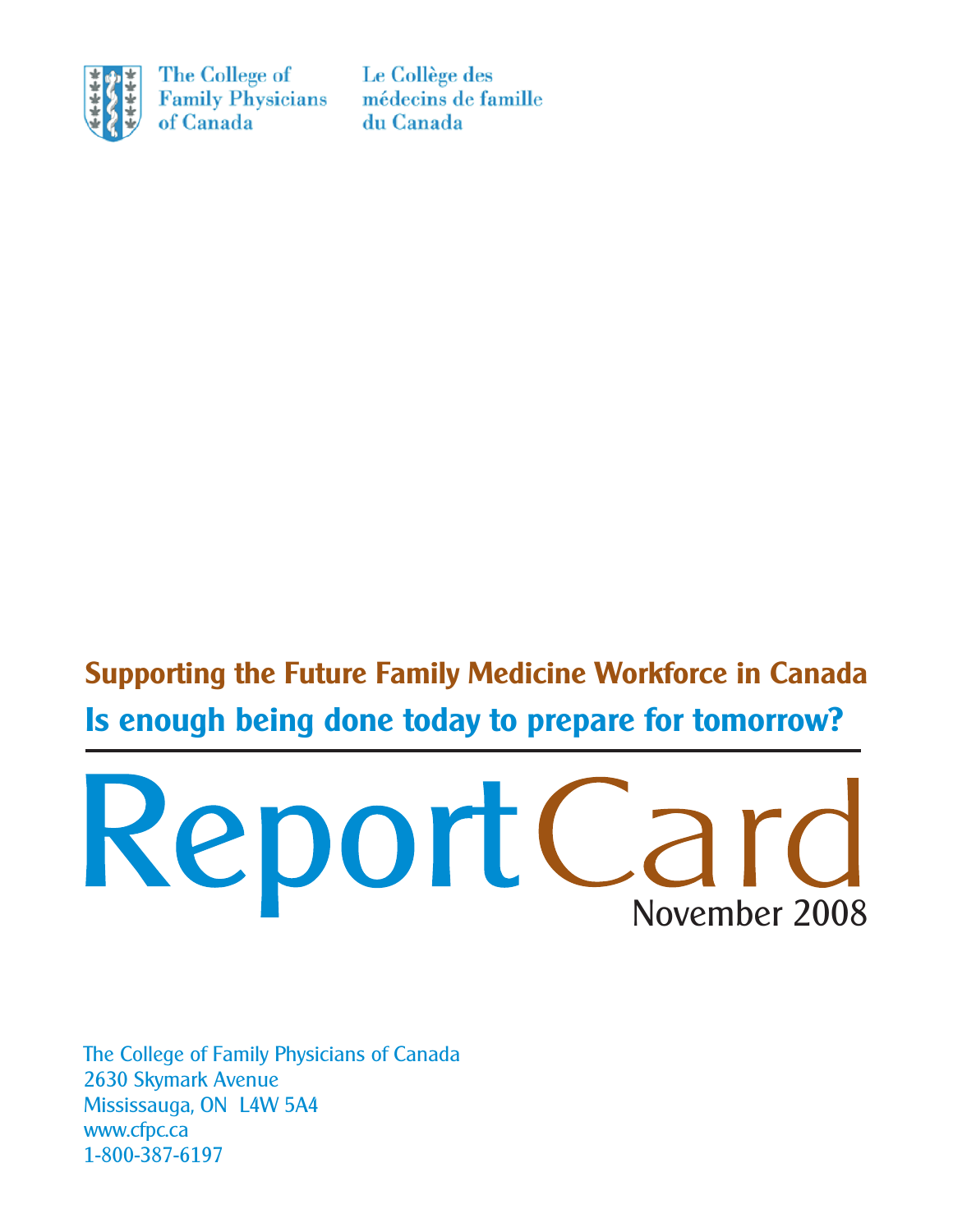Canada has just emerged from another federal election. While Canadians indicated that health care was a top priority during this election, most political parties failed to give it the attention it deserves. Canadians are now left wondering if our re-elected government intends to continue to ignore our significant health system concerns.

Some political parties addressed health care issues as part of their platforms during the national election, most notably physician and nurse shortages. The College of Family Physicians of Canada (CFPC) supported these announcements. But campaign announcements are not enough – we need action.

With over 21,000 family physician members, the CFPC urges government to move quickly to address health human resource needs. The shortage of family doctors is a significant reason why Canadians do not have timely access to care. As strongly recommended by Task Force Two in its final report on physician resources released in 2006, we need government to establish a pan-Canadian health human resource infrastructure responsible for the ongoing planning of the workforce (doctors as well as nurses and other health providers). While some progress has been made in addressing the physician shortage crisis that hit our nation in the

**issued a challenge to all governments and health care leaders:** 

**Every Canadian should have a personal family physician.** 

**By 2012, 95% of Canadians in** past experiences. **every community will have a** 

1990's,the health system is now facing additional challenges not **In October 2007, the CFPC** experienced to the same degree at that time. For example, greater numbers of the workforce are nearing retirement and those remaining in practice are working differently than previous generations.

What does this mean for the future of family medicine in Canada? Without a centralized system to identify health care needs and to define our requirements for family doctors in each part of our country, **Let's set a target!** We do not have a physician resources plan for the future. Without that, we cannot address current realities or prevent a recurrence of

**personal family physician.** The CFPC is pleased to see some progress through increased enrolments in medical and nursing schools and more newly licensed Canadian and international graduates. But do we know how well we are doing? Are we aware of the difficulty that people in every region or

community across Canada experience when trying to access care? Do we understand what the needs will be in 5 or 10 years? How many physicians in each specialty, including family medicine, are required today and how many in the future? How should our education and training programs be planned to address the future health care needs of the people of Canada? Will we have the right number and mix of doctors in family medicine and other specialties who are educated and trained with skills to match the health needs of our population? Not having identified the responsibilities and accountabilities for studying and predicting gaps in medical services that exist today and will be present tomorrow, how can we possibly plan?

# **1 ReportCard**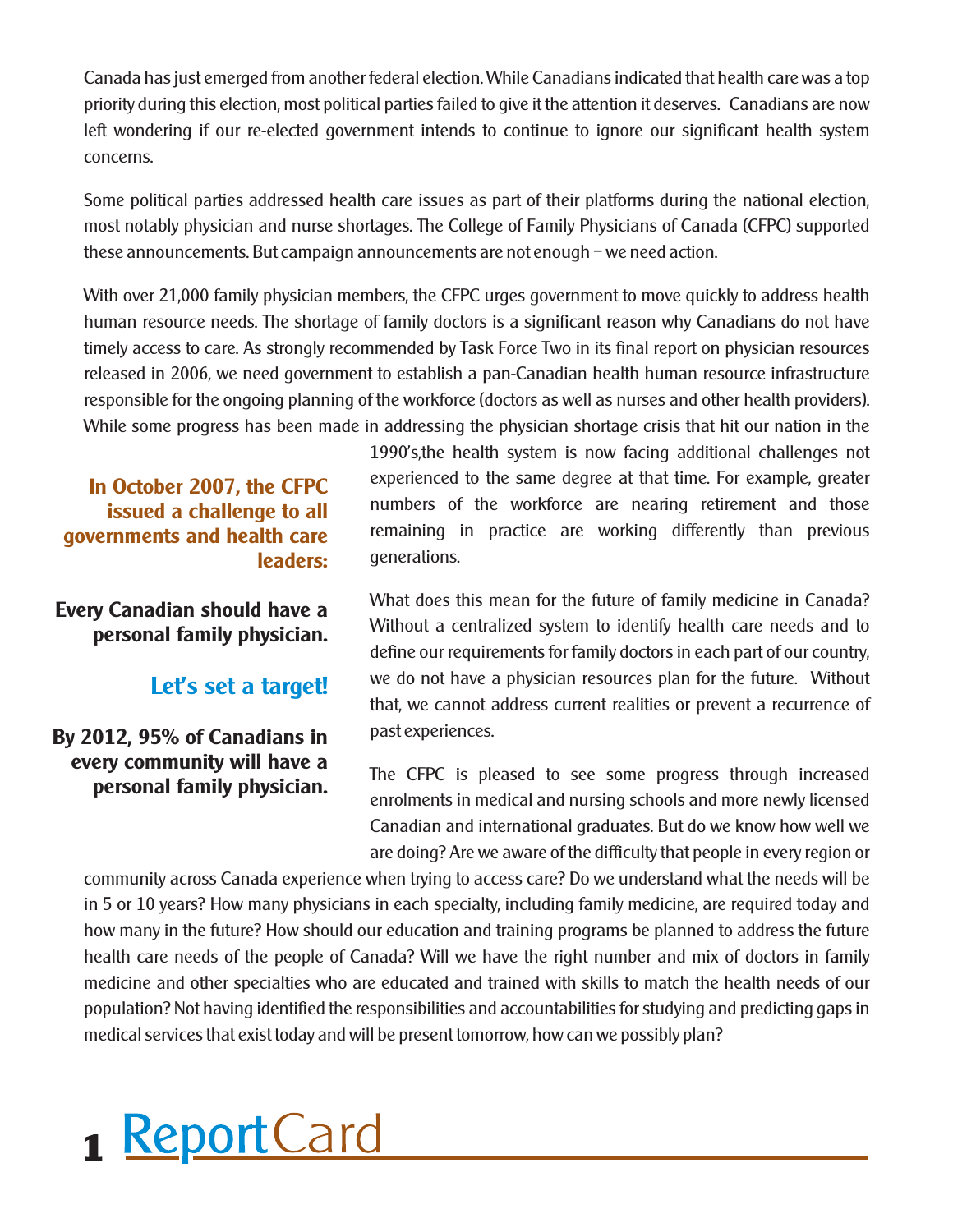This Report Card includes the CFPC's 2008 assessment of how well Canada is on track to attain the target that would see 95% of Canadians in each community have their own family physician by 2012.

In 2008, 86% of all Canadians have a family doctor<sup>1</sup>. But 4.6 million are still without.

#### **Is enough being done today to prepare for tomorrow?**

**The good news:** About 86% of Canadians have a family doctor. **The bad news:** Approximately 4.6 million Canadians do NOT have a family doctor.

- Over half of those living in Canada without a family doctor have not bothered to look because they are using either walk-in clinics or emergency rooms in their community or because there are no family doctors accepting new patients where they live.
- When asked how they felt about 4 to 5 million people living in Canada without a family doctor, two-thirds (68%) said they were either concerned, disillusioned or angry.

|                                                                                                       |  | <b>How Are We Doing?</b><br>This Report Card uses the following grades:                              |  |
|-------------------------------------------------------------------------------------------------------|--|------------------------------------------------------------------------------------------------------|--|
| <b>What progress</b><br>has been made<br>and what further<br><b>improvements</b><br>are still needed? |  | Outstanding progress: exceeds expectations*                                                          |  |
|                                                                                                       |  | <b>1</b> Good progress: meets most expectations*                                                     |  |
|                                                                                                       |  | Some progress: falls below expectations*                                                             |  |
|                                                                                                       |  | Poor progress: falls well below expectations*                                                        |  |
|                                                                                                       |  | *Expectations: actions to be taken as suggested or recommended by public +/- the health professions. |  |

The CFPC believes that every Canadian in every community should have a family doctor. In 2007, the CFPC released a Position Statement: Improving Access to Care for Patients in Canada. The Statement outlined strategies to increase the number of Canadians who have their own family doctor:

- Increase the total number of medical students entering medical school.
- Provide support for family physician teachers and role models to help encourage increased numbers of students to select careers in family practice, including rural practice.
- Increase the support for family medicine residency programs in all 17 medical schools*.*
- Ensure the right numbers and mix of Canadian and international medical graduates.
- Support family doctors so that all Canadians are able to access personal comprehensive continuing care as well as care in areas of special need, both of which can be provided by skilled family physicians.
- Enhance the recruitment and retention of family doctors in all communities; eliminate the income gaps between family doctors and other specialists.

International research indicates better health outcomes in populations where everyone has a family doctor<sup>2</sup>. This evidence is overwhelming. Yet in Canada, the current and future health of 4.6 million Canadians remains compromised by the lack of attention being paid to this fact.

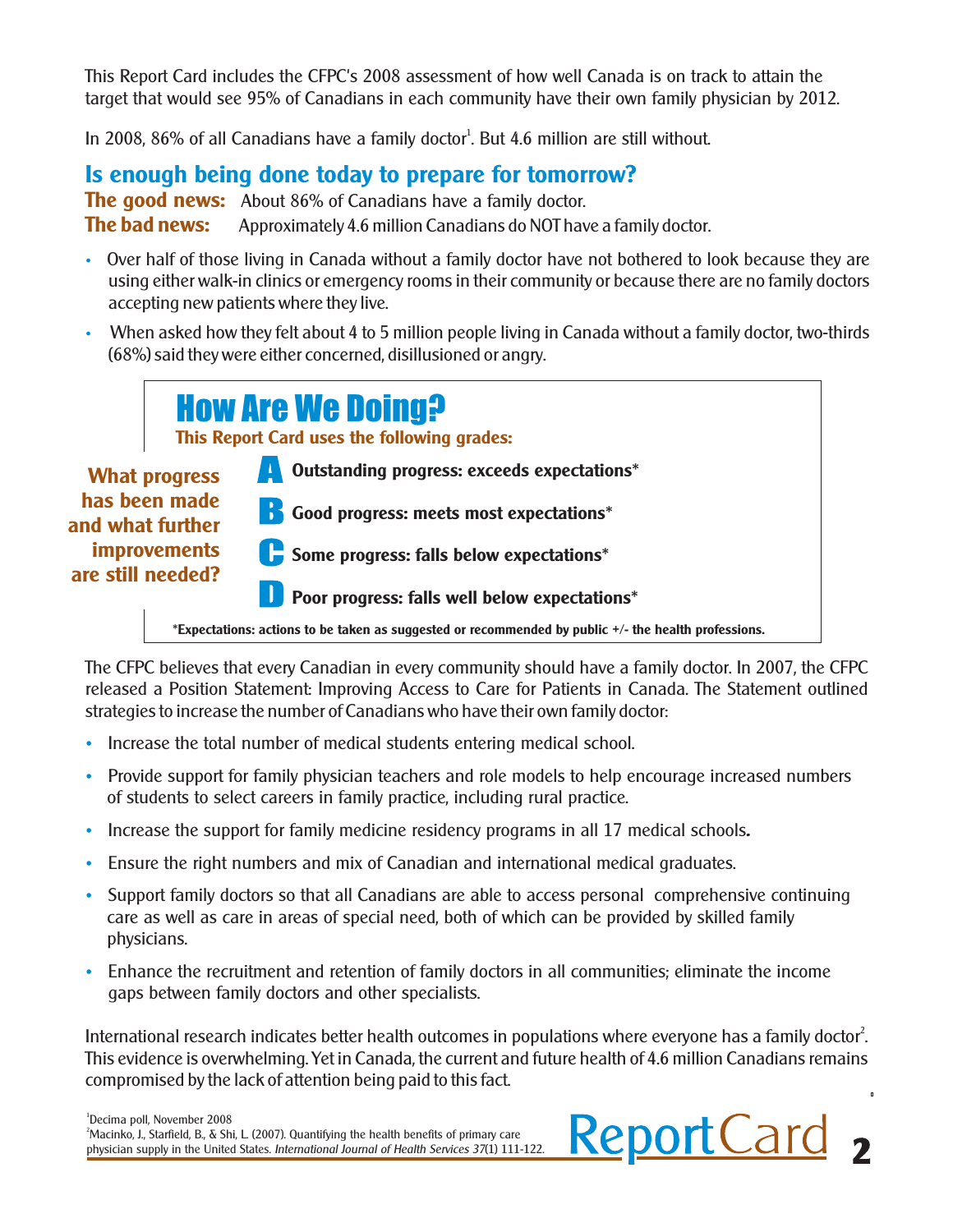## **Health Human Resource Planning**



**The College of Family Physicians of Canada gives<br>
a pan-Canadian health human resources planning<br>
a pan-Canadian health human resources planning current progress in the area of the establishment of infrastructure a** D GRADE.

#### **Today**

- In 2005, the Federal, Provincial and Territorial Advisory Committee on Health Delivery and Human Resources (ACHDHR), released *A Framework for Collaborative Pan-Canadian Health Human Resources Planning*. This report was a good beginning and has contributed to health human resources planning in Canada. Those responsible for this work continue to build on the Framework and the CFPC is engaged with ACHDHR.
- Recent OECD data indicate that the doctor to population ratio in 2006 in Canada was the same as in 1990. Despite increases in medical school and residency positions over the last 5 years, Canada still only ranks  $24<sup>th</sup>$  out of 30 countries in terms of doctor to population ratio.

#### **Preparing for tomorrow**

- Despite numerous studies and reports, Canada remains without a pan-Canadian health human resources plan that assesses health needs of the population in each and every community and projects the numbers and appropriate mix of health care providers. This includes an assessment of the training, recruitment and retention of family doctors and all other specialties in order to meet population health needs.
- What are the contributing factors to the shortage of family doctors and what is being ignored in health human resources planning? In family medicine, some of these factors are: the growing demand for family doctors to provide more complex care for an ageing population; the changing patterns of practice in all specialties resulting in a demand for family doctors to focus a greater amount of time on patients whose needs were previously met by other specialists; increasing student debt load combined with a growing gap in incomes between family doctors and other specialists; and, increased urbanization luring family doctors away from rural Canada.
- International medical graduates are a highly valued part of Canada's family physician workforce. But without a national health human resources plan, Canada's physician resources challenges remain the same as ever and patients' frustrations in trying to find a family physician continue to be of significant concern.

#### **Role of the CFPC**

- Advocate on behalf of family physicians and their patients to put health human resources on the agenda of federal decision-makers.
- Participate in federal initiatives and programs, such as ACHDHR, that are making an effort to further investigate health human resource challenges.
- 3 ReportCard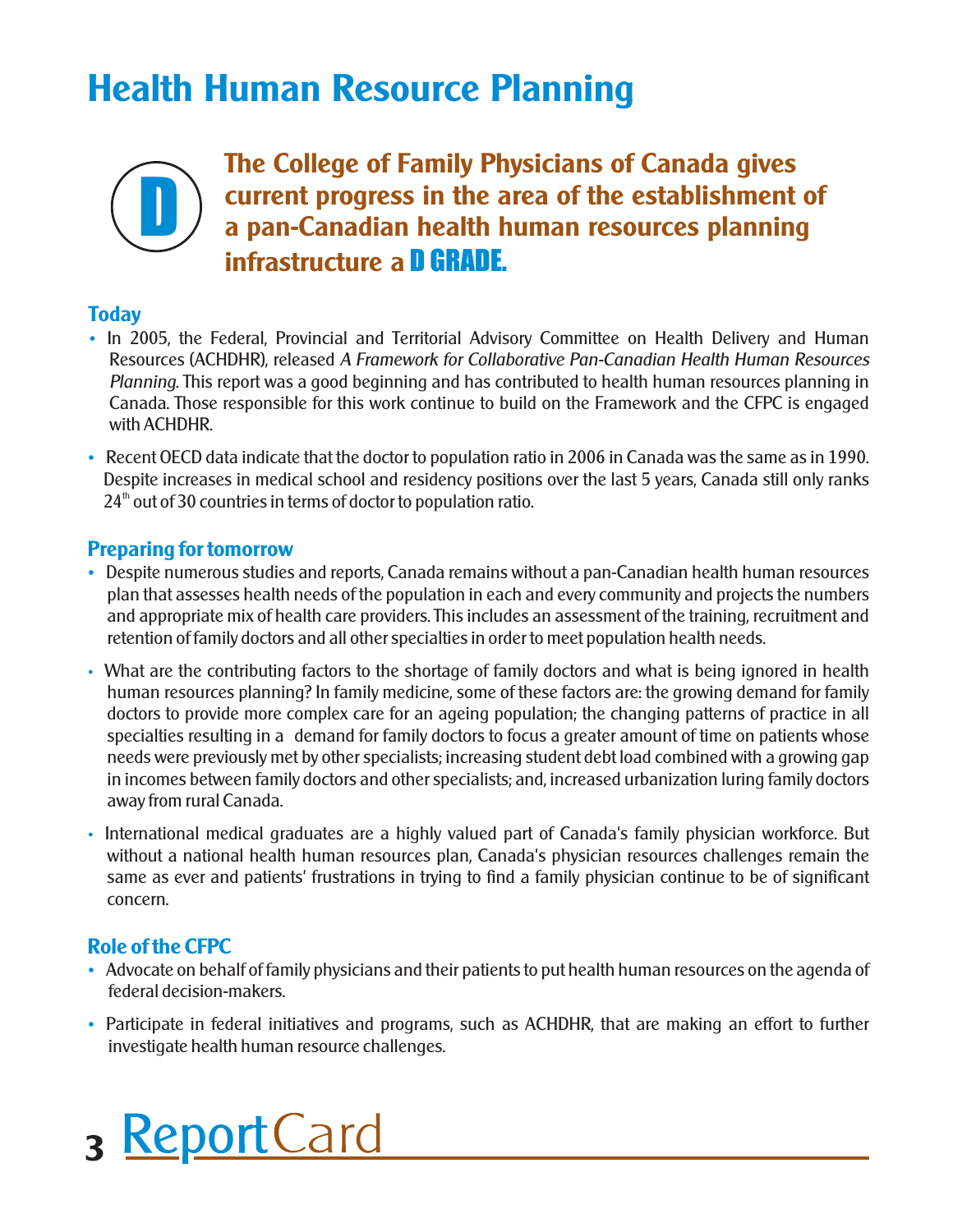#### **Recommendations The CFPC recommends that:**

- A pan-Canadian health human resources plan is needed to assess health needs of the population in each and every community
- This plan must address the right numbers and appropriate mix of health care providers, including the training, recruitment and retention of doctors in family medicine and other specialties required to meet the health needs of all people in this country.

### **Medical Students and Residency Training Programs: Family Medicine as a Career**



### **The College of Family Physicians of Canada gives current progress in these areas a** B GRADE.

#### **Today**

#### **Medical Students:**

- Between 2002 and 2006, there was a 22% increase in seats in the 17 medical schools; currently there are 2,569 seats.
- In 2008, 30% of medical students selected family medicine residency as their first choice from a low of 24% in 2003. To attain the goal of having 50% of practicing physicians as family doctors, we need 45% of all graduates to enter first year family medicine residency programs.
- Family Medicine Interest Groups (FMIGs) have been established by the CFPC in all 17 medical schools across Canada, exposing students to practicing family doctors in order to encourage them to consider careers in family medicine.

#### **Residents:**

- The number of first year family medicine residency positions increased from 680 to 1008 between 2004 and 2008.
- Following Canadian resident matching for 2008-2009, 39% of all available first year post-graduate training positions were assigned to family medicine.

#### **Preparing for tomorrow**

#### **Medical Students**

- Currently, there are four applicants for every medical school seat.
- Between 2005 and 2008, the federal government, Scotiabank and the CFPC invested over \$500,000 to the overall coordination and implementation of FMIGs. To be successful, these programs also need annual support and contributions from their provincial governments. In 2006, the Ontario government gave \$40,000 to FMIGs in the six Ontario medical schools, while the government of Nova Scotia gave \$4,000 to Dalhousie's FMIG in 2007. This is a good start, but every province with a medical school needs to support FMIGs. If provincial governments are committed to attracting students to family medicine, particularly those from rural communities, they need to support these programs.

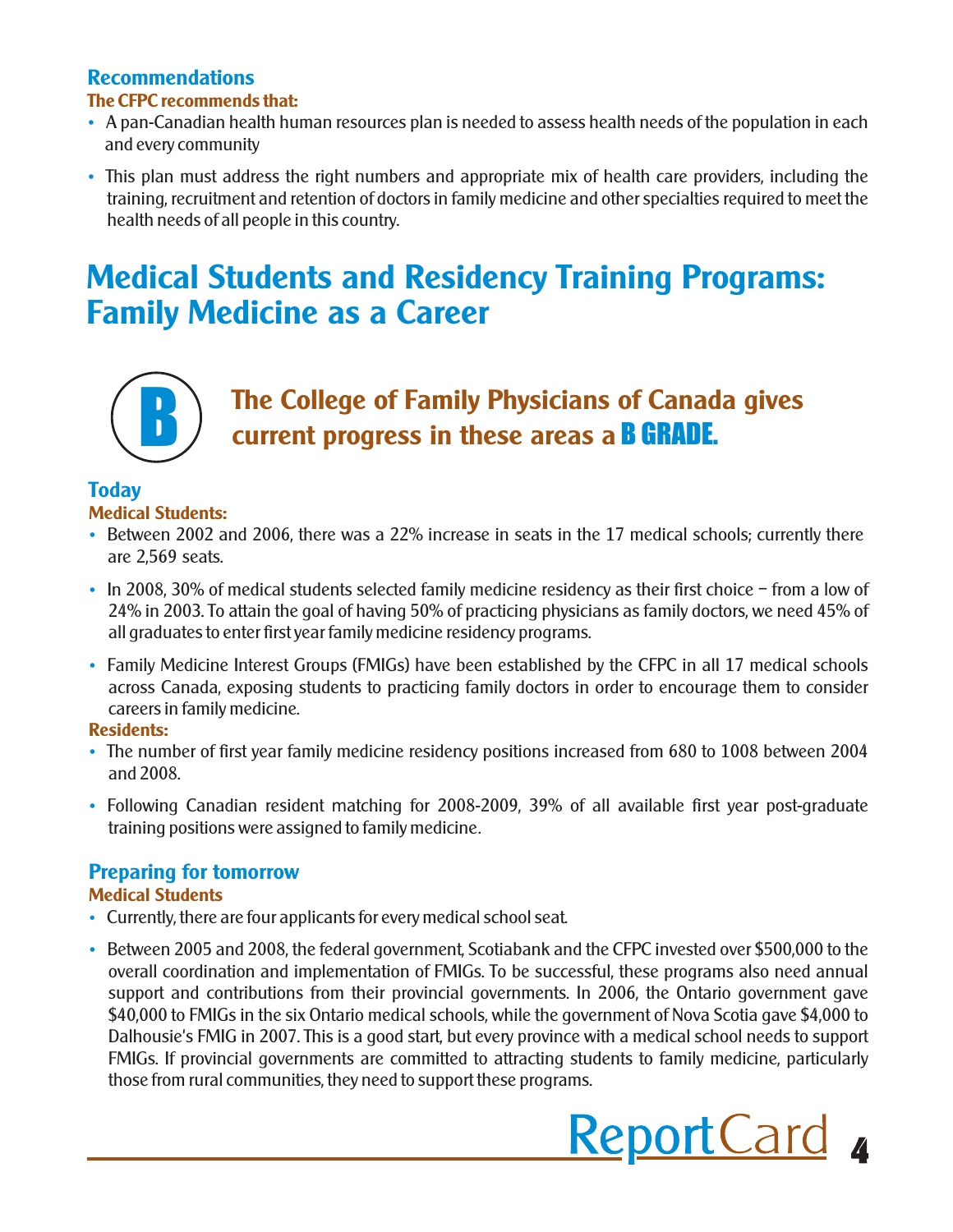• High tuition fees lead to large debt loads and increased debt loads have an effect on career choices such as urban versus rural practice and impact those students that go into medicine and who might want to become family doctors; especially from rural and Aboriginal populations, ethnic minorities and socioeconomically disadvantaged populations. 36% of students say their debt will exceed \$80,000 by the time they finish medical school.

#### **Residents**

- Faculties of Medicine and Departments of Family Medicine need support to meet the resource and educational needs of their residency programs.
- Of all first year medical postgraduate training positions at Canadian universities, the percentage allocated to family medicine was 38% in 2003 and 39% in 2008. The target must be 45%.

#### **Role of the CFPC**

#### **To support medical students entering family medicine, the CFPC:**

- Established a Section of Medical Students as a core part of our College with CFPC Board representation to increase interaction between medical students and their leaders.
- Supports Family Medicine Interest Groups (FMIGs) to increase the exposure of medical students to practicing family physicians. While reaching out to ALL medical students, each year, thousands of medical students have turned out for FMIG events and as of 2008 over 500 students have signed on to indicate their desire to communicate with the CFPC.
- Presents Medical Student Scholarships and Leadership Awards (with the generous support of Scotiabank) to students from each medical school and offers free registration and other supports for students to attend the CFPC's Family Medicine Forum and Provincial Chapter Annual Scientific Assemblies.

#### **To support family medicine residents, the CFPC:**

- Accredits the family medicine programs in the 17 medical schools across Canada.
- Conducts the examination leading to certification in the specialty of family medicine.
- Awards Certification in the College of Family Physicians of Canada (CCFP) to those who have successfully demonstrated their competence in the specialty of Family Medicine.
- Supports the Section of Residents, including nearly 2,200 family medicine residents across the country, and the Section's representation on the CFPC Board.
- Sponsors family medicine resident awards recognizing: academic achievement, leadership, communication skills, original research, and highest certification exam mark.

### **Recommendations**

#### **The CFPC recommends that:**

- Governments and medical schools work together to increase the number of medical student seats to 3,000 by 2010.
- Medical school admission criteria be used to attract students from rural and Aboriginal populations, other ethnic minorities and socio-economically disadvantaged populations.
- Medical schools must set a target of 45% of all medical students choosing residency programs/careers in family medicine.

## 5 ReportCard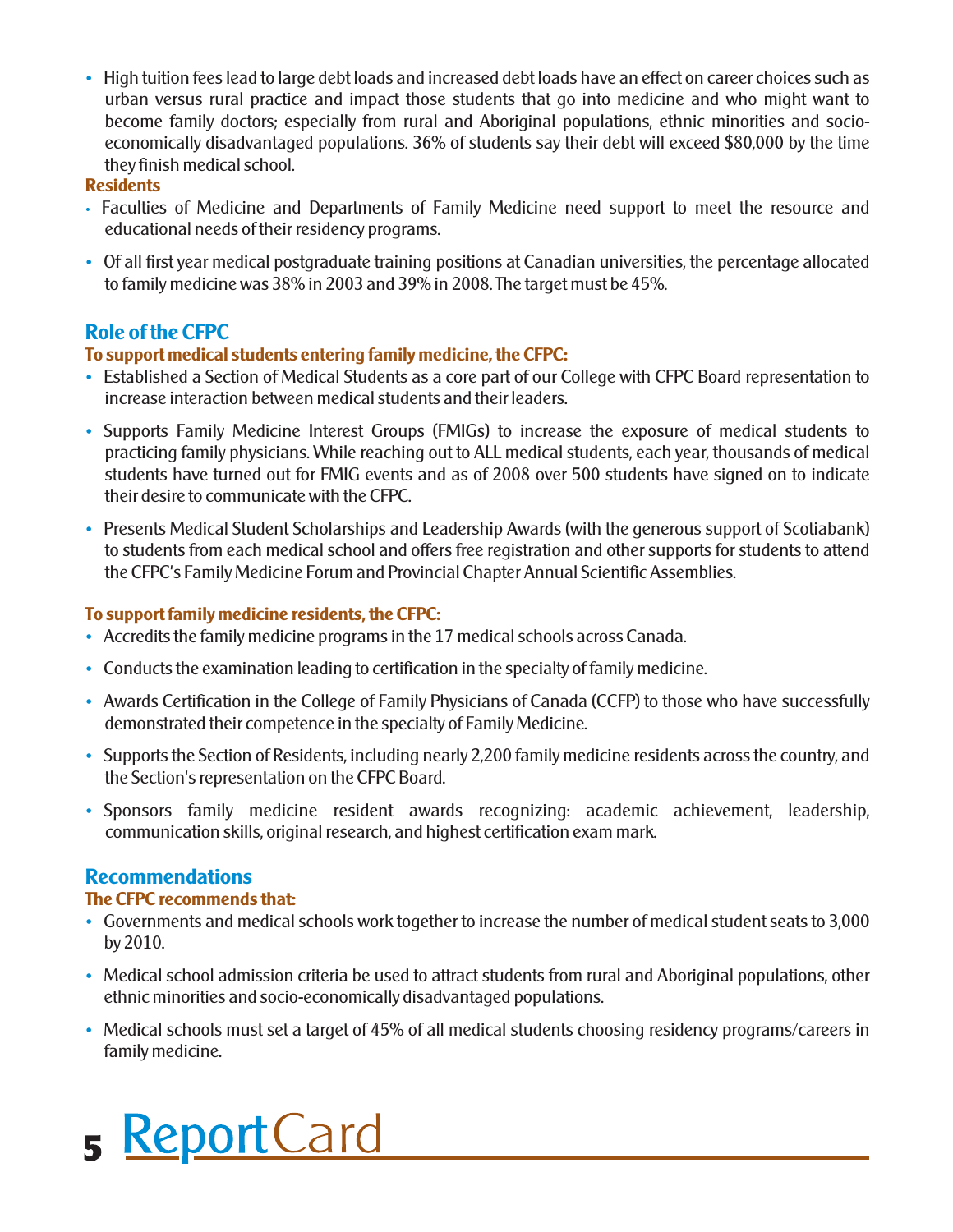- Of all first year medical postgraduate training positions in Canadian universities, a minimum of 45% be allocated to family medicine.
- Repayment of medical student loans (principle and interest) be deferred until residency training ends and practice begins.
- Additional family medicine residency slots be created for international medical graduates who have completed accredited medical school education abroad and require further training.
- Resources and support for family medicine teaching sites and teachers be increased in academic centers and community hospitals and offices where family practice training is being carried out.
- Comprehensive care be supported with incentives that encourage residents to use and maintain their broad-based knowledge and skills when they enter family practice.

## **Family Physicians in Practice**



### **The College of Family Physicians of Canada gives current progress in these areas a** C GRADE.

#### **Today**

- There was a 6% increase in the number of family doctors in Canada between 2002 and 2006. (30,258 family doctors in 2002; 31,989 in 2006).
- Over 28 million people in Canada have their own family physician. The majority of family doctors provide a broad range of comprehensive services for people of all ages; approximately one-third maintain practices with special interests or focused practices to meet the medical needs of their patients.
- Family doctors earn 33% less than other specialists. If we are going to attract and retain family doctors, we need to address this disparity.

#### **Preparing for tomorrow**

- With a growing emphasis on inter-professional collaboration, electronic records, chronic disease prevention and management, as well as remuneration approaches that are more favorable to family doctors, the continuing development of new and innovative primary care models holds much promise.
- 58% of new family physicians entering practice in 2008 were women. Practice preferences are evolving: a significant number of family physicians want to reduce their scope of practice and working hours to achieve. a better balance in their personal and work lives; only 23% reported practicing solo in 2007 (compared to 26% in 2004); 51% were in group practices and 24% in inter-professional settings with other health care professionals in 2007

# Report Card